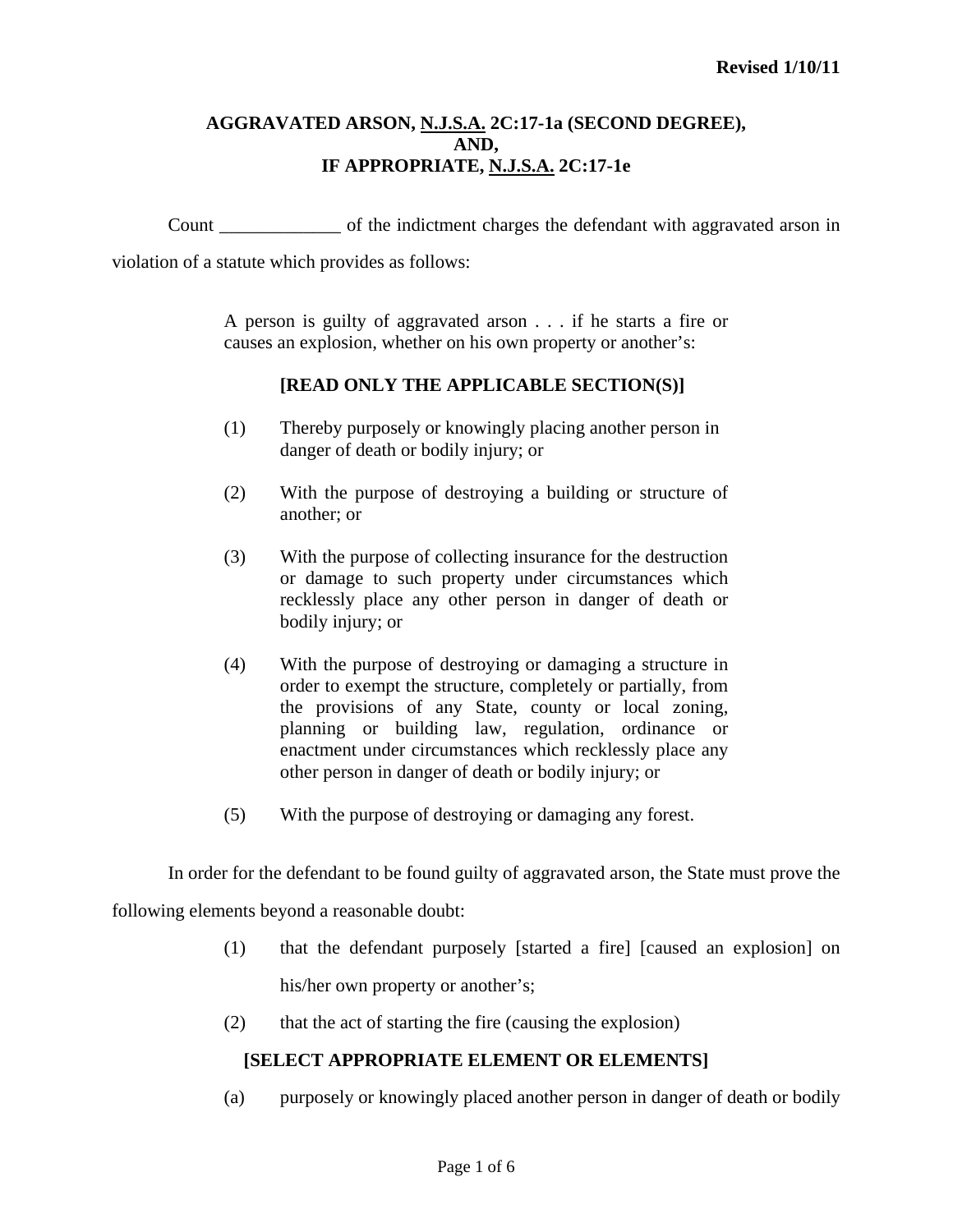injury;

- (b) was done with the purpose of destroying a building or structure of another;
- (c) was done with the purpose of collecting insurance for the destruction or damage to such property under circumstances which recklessly placed any other person in danger of death or bodily injury;
- (d) was done with the purpose of destroying or damaging a structure in order to exempt that structure, completely or partially, from the effect of certain legal regulation, under circumstances which recklessly placed any other person in danger of death or bodily injury;
- (e) was done with the purpose of destroying or damaging any forest.

The first element that the State must prove beyond a reasonable doubt is:

 (1) That the defendant purposely [started a fire] [caused an explosion] at or near premises known as [describe the property]. $<sup>1</sup>$  $<sup>1</sup>$  $<sup>1</sup>$ </sup>

 A person acts purposely with respect to the nature of his/her conduct or a result thereof if it is his/her conscious object to engage in conduct of that nature or cause such a result. A person acts purposely with respect to attendant circumstances if he/she is aware of the existence of such circumstances or believes or hopes that they exist. "With purpose," "designed," "with design," or equivalent terms have the same meaning. Purpose is a condition of the mind that cannot be seen and can only be determined by inferences drawn from the defendant's conduct, words or acts. It is not necessary for the State to prove the existence of such a mental state by direct evidence such as a statement by the defendant that he/she had a particular purpose. It is within the power of the jury to find that the proof of purpose has been furnished beyond a reasonable doubt by inferences which you may draw from the nature of the acts and the circumstances surrounding the conduct of the defendant as they have been presented in the evidence you have heard and seen in this case.

<span id="page-1-0"></span> $\frac{1}{1}$ 

If causation is in issue, charge N.J.S.A. 2C:2-3.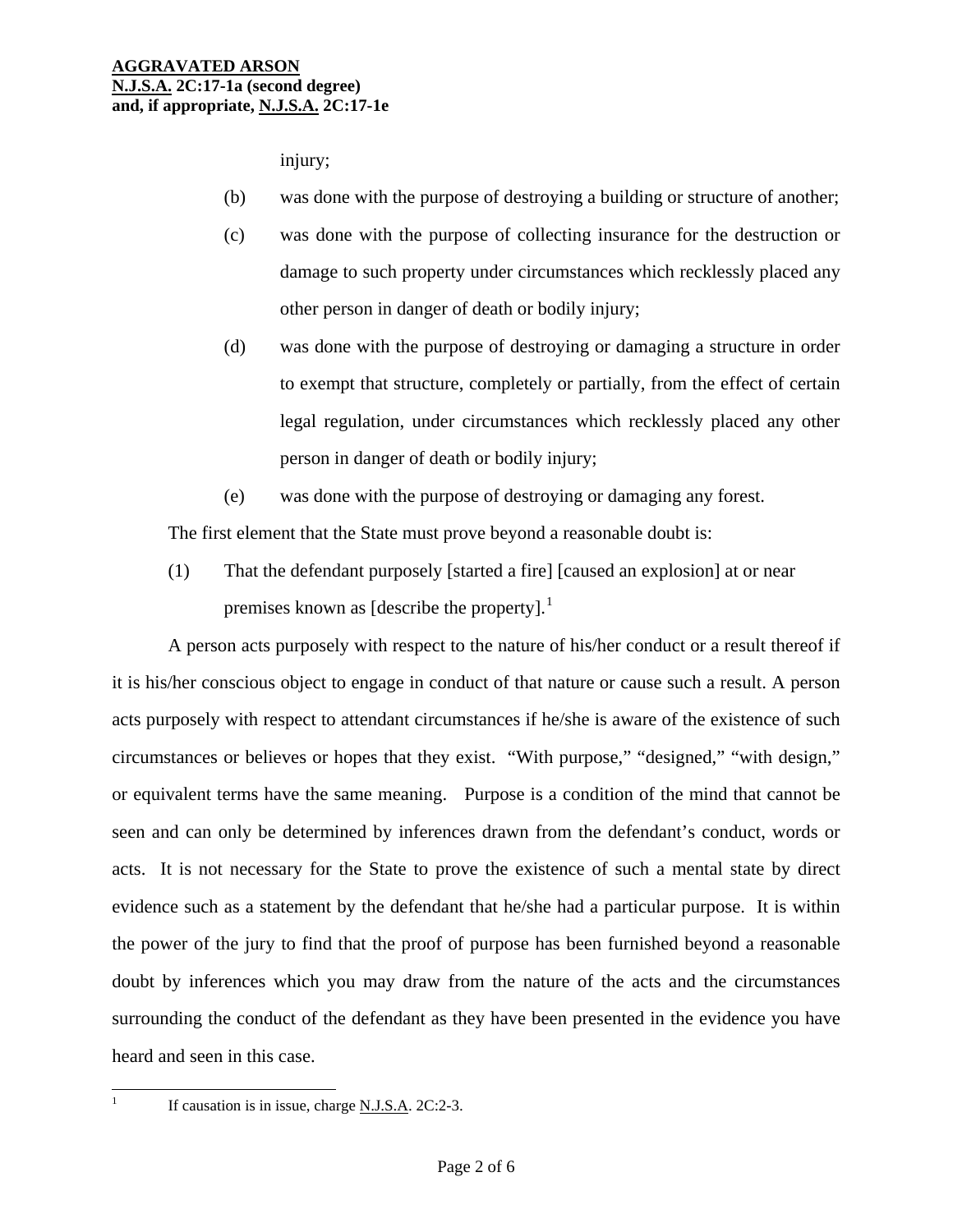It is not necessary that any significant damage be done.<sup>[2](#page-1-0)</sup> It is only necessary that [a fire be started]<sup>[3](#page-2-0)</sup> [an explosion be caused] for one or more of the purposes to be described. The lack of success of the perpetrator is immaterial.[4](#page-2-1)

(2) The second element the State must prove beyond a reasonable doubt is that at the time the defendant [started the fire] [ caused the explosion],

# **[SELECT APPROPRIATE SECTION(S)]**

he/she purposely or knowingly<sup>[5](#page-2-2)</sup> placed another person in danger of death or bodily injury. "Bodily injury" means physical pain, illness or any impairment of physical condition.<sup>[6](#page-2-3)</sup> I have already defined the term "purposely" for you. A person acts knowingly with respect to the nature of his/her conduct or the attendant circumstances if he/she is aware that his/her conduct is of that nature, or that such circumstances exist, or he/she is aware of a high probability of their existence. A person acts knowingly with respect to a result of his/her conduct if he/she is aware that it is practically certain that his/her conduct will cause such a result. Knowledge is a condition of the mind that cannot be seen and can only be determined by inferences drawn from the defendant's conduct, words or acts. It is not necessary for the State to prove the existence of such a mental state by direct evidence such as a statement by the defendant that he had particular knowledge. It is within the power of the jury to find that the proof of knowledge has been furnished beyond a reasonable doubt by inferences which you may draw from the nature of the acts and the circumstances surrounding the conduct of the defendant as they have been presented in the evidence you have heard and seen in this case;

 $\frac{1}{2}$ See Commentary to New Jersey Penal Code, Vol. II, p. 205; State v. Schenck, 100 N.J. Super. 162 (App. Div. 1968).

<span id="page-2-4"></span><span id="page-2-0"></span><sup>3</sup> The act of lighting a match, by itself, is insufficient evidence that defendant purposely started a fire. State in the Interest of M.N., 267 N.J. Super. 482 (App. Div. 1993).

<span id="page-2-1"></span>See Commentary to New Jersey Penal Code, Vol. II, p. 205; State v. Schenck, 100 N.J. Super. 162 (App. Div. 1968).

<span id="page-2-3"></span><span id="page-2-2"></span><sup>5</sup> To convict of this crime, the jurors need not be unanimous in their finding that the described conduct was committed "purposely" or "knowingly." Some jurors could find the conduct to have been purposeful, while others find it to be knowing. See State v. Bey, 129 N.J. 557, 581-82 (1992).

See N.J.S.A. 2C:11-1a.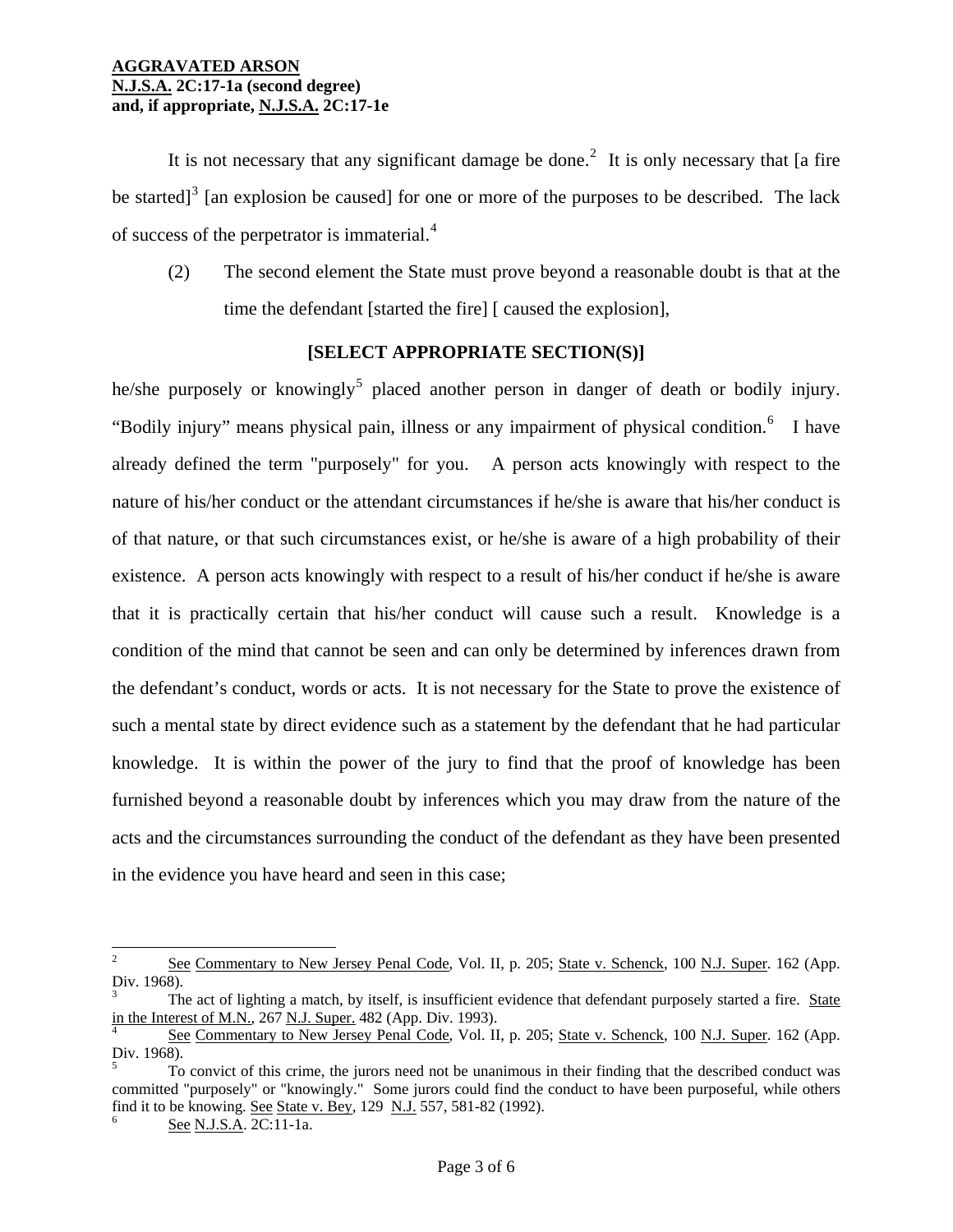### **OR**

his/her purpose was to destroy [describe the building or structure of another].Destroy means: to demolish and/or to render useless and/or to render completely ineffective for its intended use. [If in issue, define "structure" and/or "of another."]<sup>[7](#page-2-4)</sup> I have already defined the term "purposely" for you;

## **OR**

his/her purpose was to collect insurance for the destruction or damage to such property. I have already defined the term "purposely" for you; and

(3) That the defendant acted under circumstances which recklessly placed any other person in danger of death or bodily injury. "Bodily injury" means physical pain, illness or any impairment of physical condition. $8$  A person acts recklessly when he/she consciously disregards a substantial and unjustifiable risk. The risk must be of such a nature and degree that, considering the nature and purpose of the actor's conduct and the circumstances known to the person, its disregard involves a gross deviation from the standard of conduct that a reasonable person would observe in the actor's situation.<sup>[9](#page-3-2)</sup>

# **OR**

his/her purpose was to destroy or damage a structure in order to exempt the structure, completely or partially, from the provisions of any [State] [county] [local] [zoning] [planning] [building] [law] [regulation] [ordinance] [enactment]. In this case, the State alleges that the [law] [regulation] [ordinance] [enactment] from which the defendant intended to exempt the structure was the following: [read the specific provision]. I have already defined the term "purposely" for

 $\overline{a}$ 

<sup>7</sup> "[U]nless a different meaning plainly is required, 'structure' means any building, room, ship, vessel, car, vehicle or airplane, and also means any place adapted for overnight accommodation of persons, or for carrying on business therein, whether or not a person is actually present." N.J.S.A. 2C:18-1; N.J.S.A. 2C:17-1f. "Property is that of another. . .if any one other than the actor has a possessory, or legal or equitable proprietary interest therein. Property is that of another. . .if anyone other than the actor has a legal or equitable interest in the property including, but not limited to, a mortgage, pledge, lien or security interest therein. If a building or structure is divided into separately occupied units, any unit not occupied by the actor is an occupied structure of another." N.J.S.A. 2C:17-1f.

<span id="page-3-3"></span><span id="page-3-2"></span><span id="page-3-1"></span><span id="page-3-0"></span>See N.J.S.A. 2C:2-2b(3).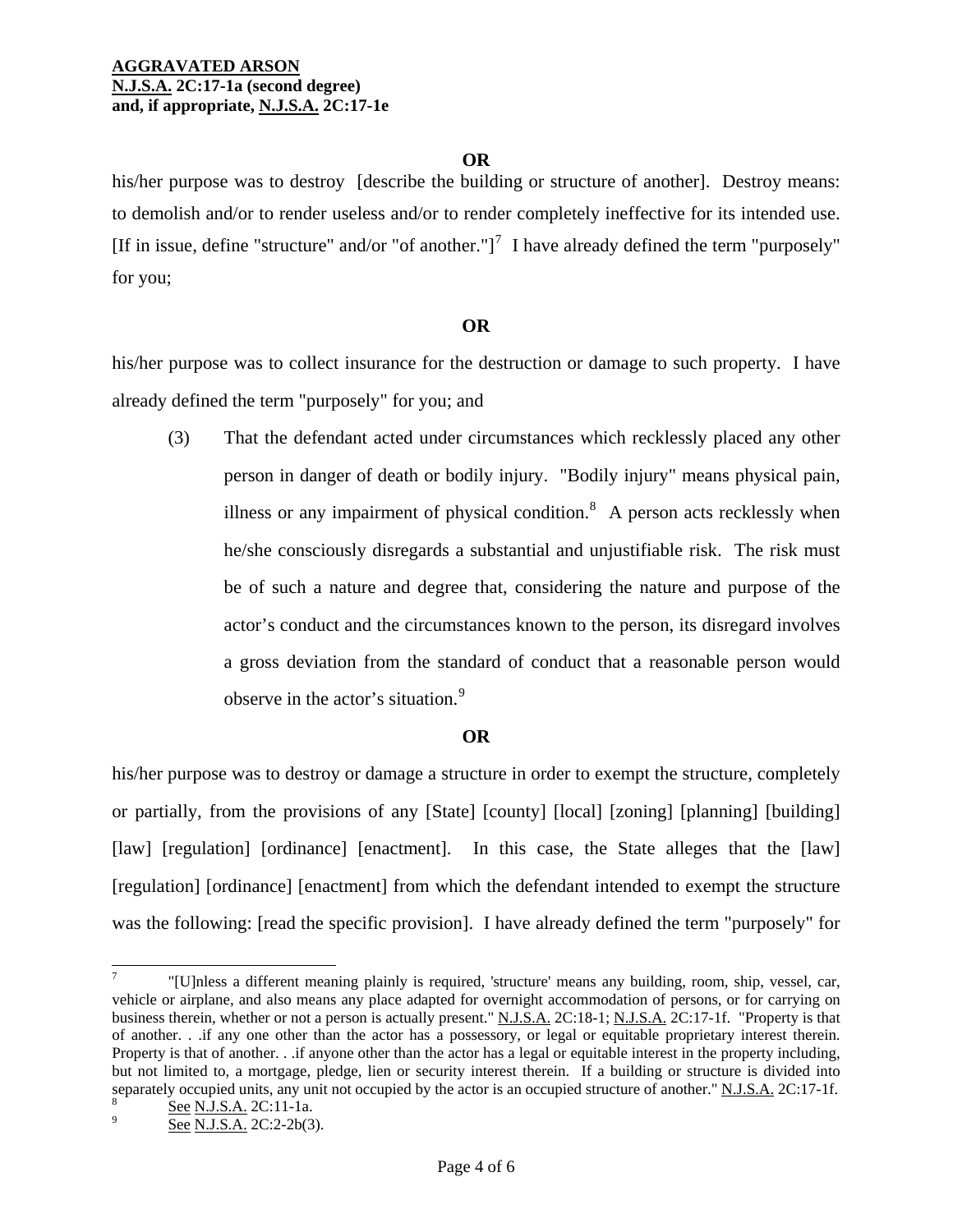you; and

(3) That the defendant acted under circumstances which recklessly placed any other person in danger of death or bodily injury. "Bodily injury" means physical pain, illness or any impairment of physical condition.<sup>[10](#page-3-3)</sup> A person acts recklessly when he/she consciously disregards a substantial and unjustifiable risk. The risk must be of such a nature and degree that, considering the nature and purpose of the actor's conduct and the circumstances known to the person, its disregard involves a gross deviation from the standard of conduct that a reasonable person would observe in the actor's situation. $11$ 

#### **OR**

his/her purpose was to destroy or damage any forest. I have already defined the term "purposely" for you.

 A "forest" means and includes any forest, brush land, grass land, salt marsh, wooded area and any combination thereof, including but not limited to, an open space area, public lands, wetlands, park lands, natural habitats, a State conservation area, a wildlife refuge area or any other designated undeveloped open space whether or not it is subject to specific protection under law.<sup>[12](#page-4-1)</sup> In this case, the State alleges that it was defendant's conscious object to destroy or damage [describe the forest].

 If the State has failed to prove any of the elements as I have described them to you beyond a reasonable doubt, you must find the defendant not guilty of aggravated arson.<sup>[13](#page-4-2)</sup> If the State has proven every element beyond a reasonable doubt, you must find the defendant guilty of the crime of aggravated arson.

## **[CHARGE IF APPROPRIATE]**

This count of the indictment also alleges that the structure which was the target of the

<span id="page-4-3"></span> $10<sup>10</sup>$ 

<span id="page-4-2"></span><span id="page-4-1"></span><span id="page-4-0"></span>

<sup>&</sup>lt;sup>10</sup> See N.J.S.A. 2C:11-1a.<br><sup>11</sup> See N.J.S.A. 2C:2-2b(3).<br><sup>12</sup> See N.J.S.A. 2C:17-1f.<br><sup>13</sup> In many cases, it may be necessary to charge arson as a lesser included offense.